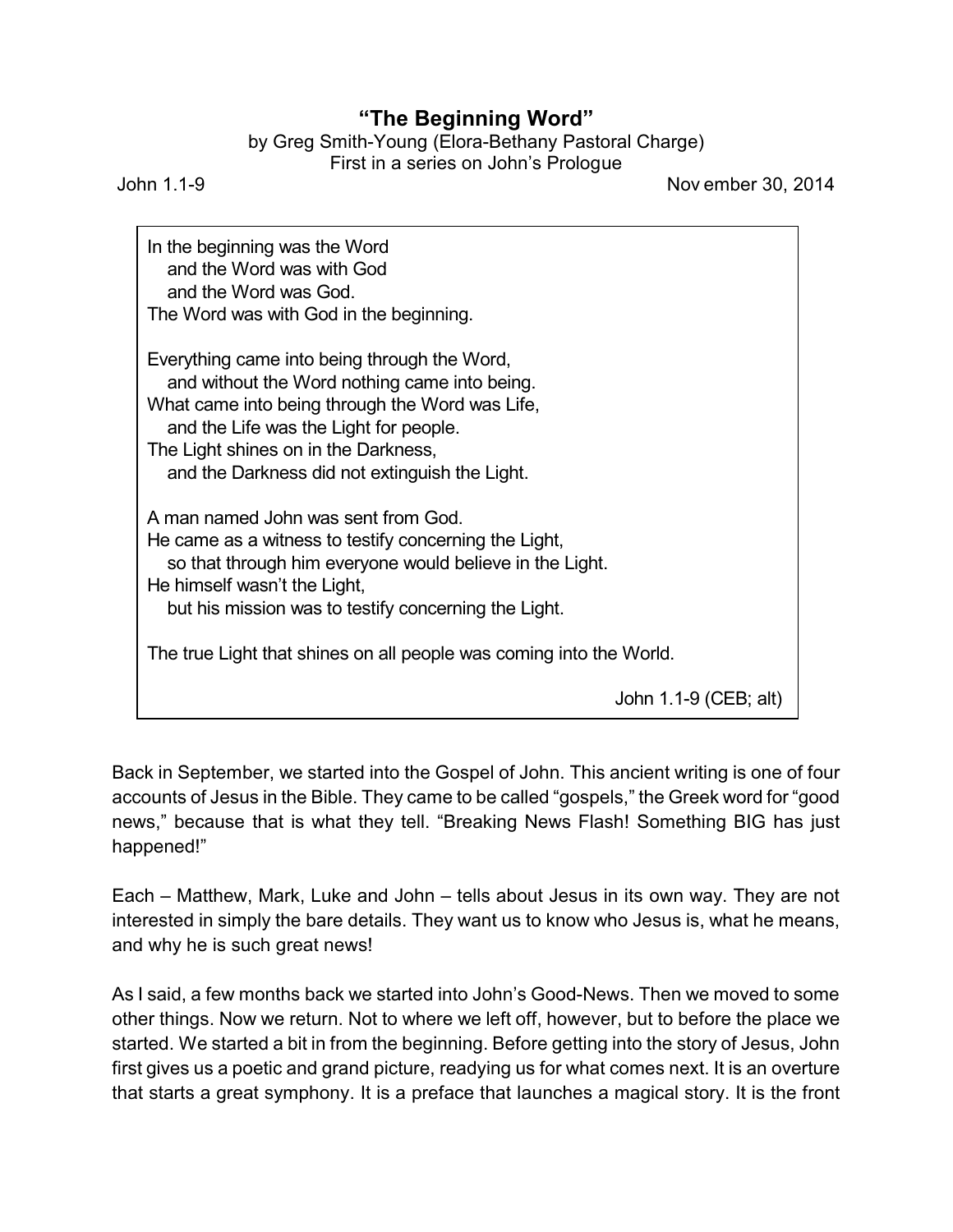hallway of a great house. Standing in it, we can glimpse through slightly-opened doors into the many rooms, and the treasures waiting for us inside. This Advent, leading up to Christmas, we're going to soak in this hallway.

Diane [Bethany] / Mel [Elora] and I are going to alternate. She will read a bit, then I will ponder, and back and forth.

> *In the beginning was the Word and the Word was with God and the Word was God. The Word was with God in the beginning.*

The beginning. The Beginning before the beginning of . . . everything. Everyone we have ever known or will know, everything we have ever walked on or slept under, everything we have ever feared or will fear, everything we ever hold or behold. The Beginning before the earliest beginning we can discover. In the Beginning before all other beginnings, this Word already was.

Words can be gibberish. Words can be lies. Words can be foolish. Or, words can be true, trustworthy. Words can speak love. What sort of word was this Word who was in the Beginning?

This Word was with God. "With," as in "in God's presence," as in "very close to God," as in, "in close relationship with God."<sup>1</sup> Not simply beside God, or in the vicinity of God. With God intimately, fully, completely.

This Word was God. With Muslims, we must say"There is no god but God."<sup>2</sup> With Jews, we must confess, "Hear, Israel! The LORD our God, the LORD is one."<sup>3</sup> Only God was in the Beginning. This Word was with God in the Beginning. This Word was God.

What sort of word is this "in the Beginning" Word?

<sup>1</sup> The Greek word *pros* is more intimate than other words that mean "with" (*syn* and *meta*). The translations I offer are from John McHugh, Raymond Brown and Dale Bruner respectfully. See Frederick Dale Bruner, The Gospel of John, A Commentary (Grand Rapids: Eerdmans, 2012), 11.

<sup>&</sup>lt;sup>2</sup> The *Shahadah* is the basic creed of Islam, and is something we can hold in common with Muslims and all fellow montheists. Where Christians part company is with the second part of the *Shahadah*, which states that Muhammad is the messenger/prophet of God.

<sup>3</sup> The *Shema Yisrael* in Deuteronomy 6:4 is the key statement of Jewish monetheism. As faithful Jews, Jesus and his first followers (including the composer of John's prologue) would have firmly affirmed the *Shema*.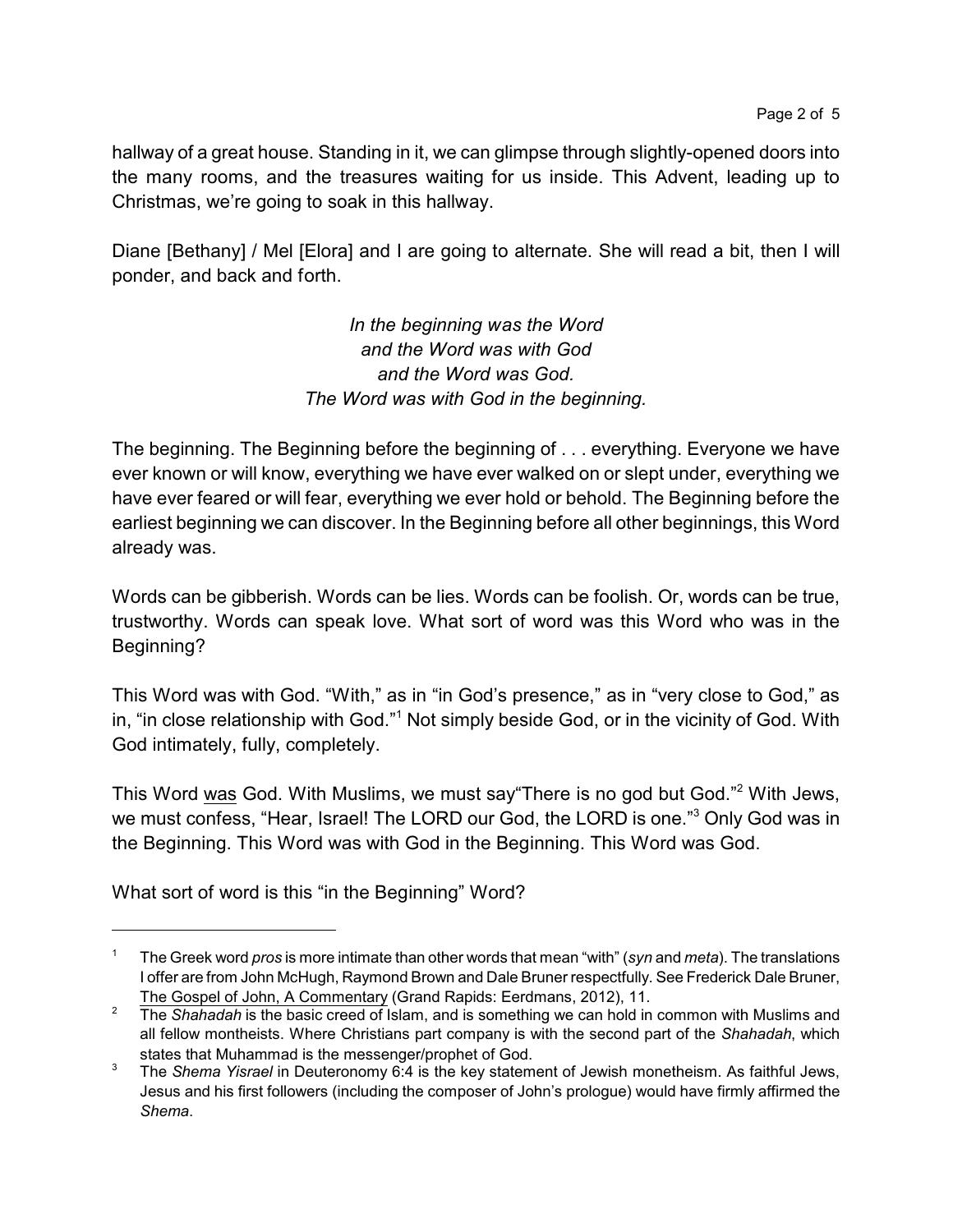Page 3 of 5

*Everything came into being through the Word, and without the Word nothing came into being. What came into being through the Word was Life, and the Life was the Light for people. The Light shines on in the Darkness, and the Darkness did not extinguish the Light.* <sup>4</sup>

What sort of Word? This "in the Beginning" Word is the Creator. Through this Word, all things were made. Everything!

What do words do?

Words organize things, as in *"Let's move the red Christmas ball to that branch."* This Creator Word organizes, making order where otherwise there would be chaos. So this Creation-World is not random. It is intricately complex and delightfully simple.

Words make sense of things, as in "*This is why it was okay for Mommy to kiss Santa Claus underneath the mistletoe last night."* This Creator Word gives everything its reason. So this Creation-World is not pointless. The Word makes it on purpose, and for a purpose.

Words communicate, as in *"Fear not! I bring you good news of great joy!"* This Creator Word breaks into our silence with sound, shout and song.

This Word creates Life. Life is what it is all about. Where there is death – death of body, death of mind, death of spirit, the death that is injustice, the death that is despoiled creation, the death that is dehumanization, the death that crushes dreams – where there is death, this Word gives Life again. Flourishes Life again. Rescues Life again. Salvation! Resurrection!

This Word reveals Life again. *"The Life was the Light for people.*" The Word of Life shines into Darkness.

Think about it. There is nothing to darkness. It's empty, simply an absence of light. You also know the Darkness would crush you, tear you, and wipe you out. It would wear you, despair you, destroy you and us all. But no Darkness will ever put out this Light, this Life,

The verb "shines" is in the present, the first time the present tense is used in the Prologue. However, the non-extinguishing of the Light returns us to the past tense. Dale Bruner sees the "did not extinguish" as a reference to Jesus' crucifixion, whereas the ongoing shining of the Light is an allusion to the continuing presence of the risen Jesus. Bruner, 14.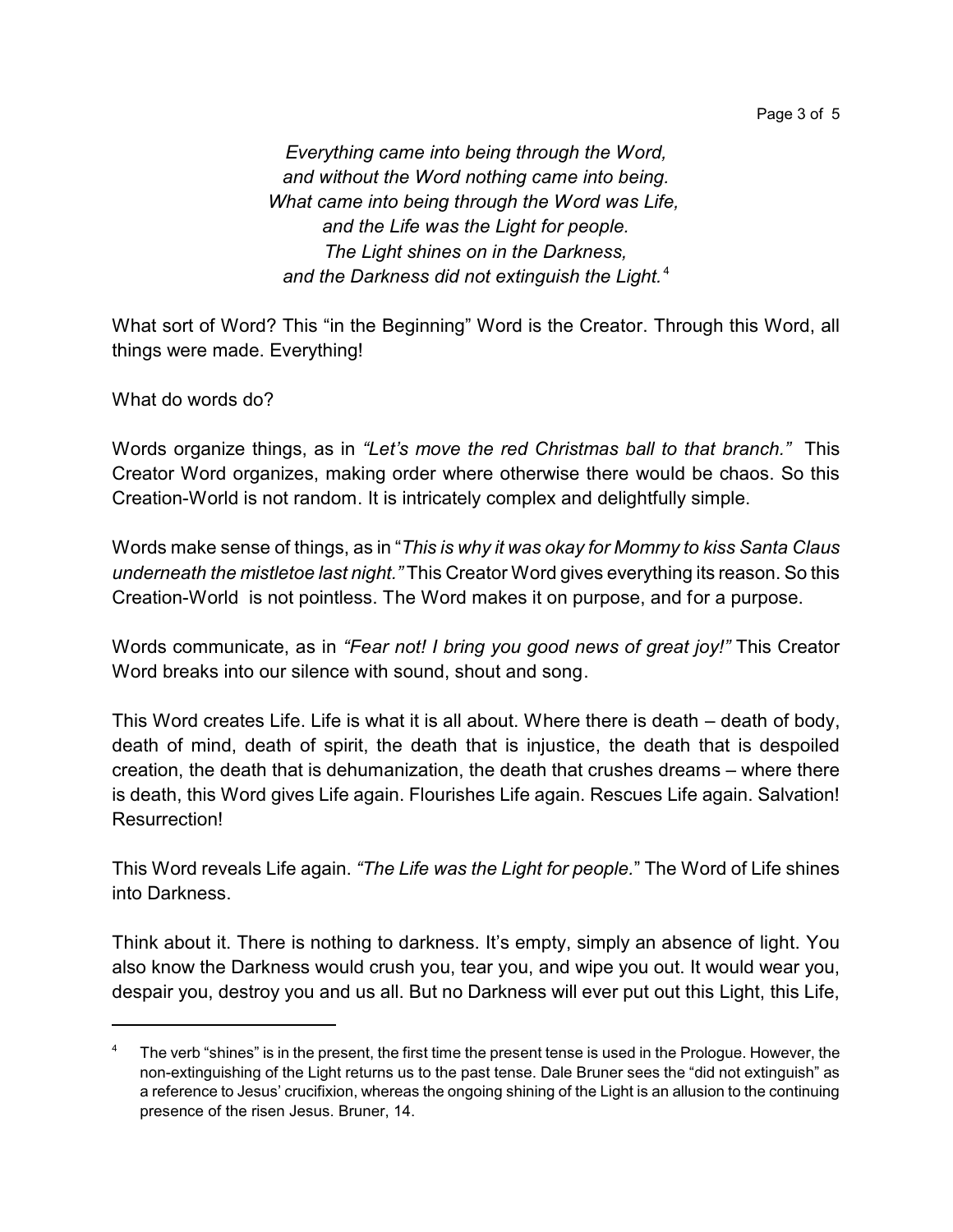this Word. No Darkness! Ever!

What sort of Word is this?

*A man named John was sent from God. He came as a witness to testify concerning the Light, so that through him everyone would believe in the Light. He himself wasn't the Light, but his mission was to testify concerning the Light.*

From the lofty heights, we now come to the ground where people walk, people like you and me. We start naming names. John. John the Baptizer.<sup>5</sup> Or, should we call him "John the Witness"?

John is someone who says, "Open your eyes," because we are scrunched shut. He shouts, "Over there," like a lookout in a sailing ship's crow's nest who spots a light through the night storm. We need witnesses to see and point. So God sent John.

John the Witness tells us about Jesus. He wants us to believe that Jesus is the Promised Deliverer, God's Son.<sup>6</sup> Believing is more than knowing something. Believing is knowing and trusting. Trusting makes our seeing matter. The lookout shouts, "Light, over there!" Will you sail to it? Only if you trust it is the way to safety, the Light to Life out of the stormy Darkness.

We say, "seeing is believing" – in other words: show me, then I'll believe. What if, also, "believing is seeing?" What if sometimes we believe first, and only then see? What if believing opens our eyes to see what we did not notice before? Believing lets you see that the Light, shining in the Darkness, is the way to safety. Trusting lets you hear that the Word, spoken through the storm, is the call of new Life, away from the crashing rocks.

John the Witness doesn't point, just so we will see. He wants us to believe, to trust, to follow the Light. That's why God sent him.

<sup>&</sup>lt;sup>5</sup> The "John" spoken of here is almost certainly John the Baptizer, who will appear again in John 1.19. However, he also sounds like "John" in whose name this book is written. Both the Baptizer and the Gospeller are witnesses, who point us to Jesus.

 $6$  This is the purpose the Gospel-writer gives for his work (John 20.31). I've paraphrased the title "Messiah" as "Deliverer."